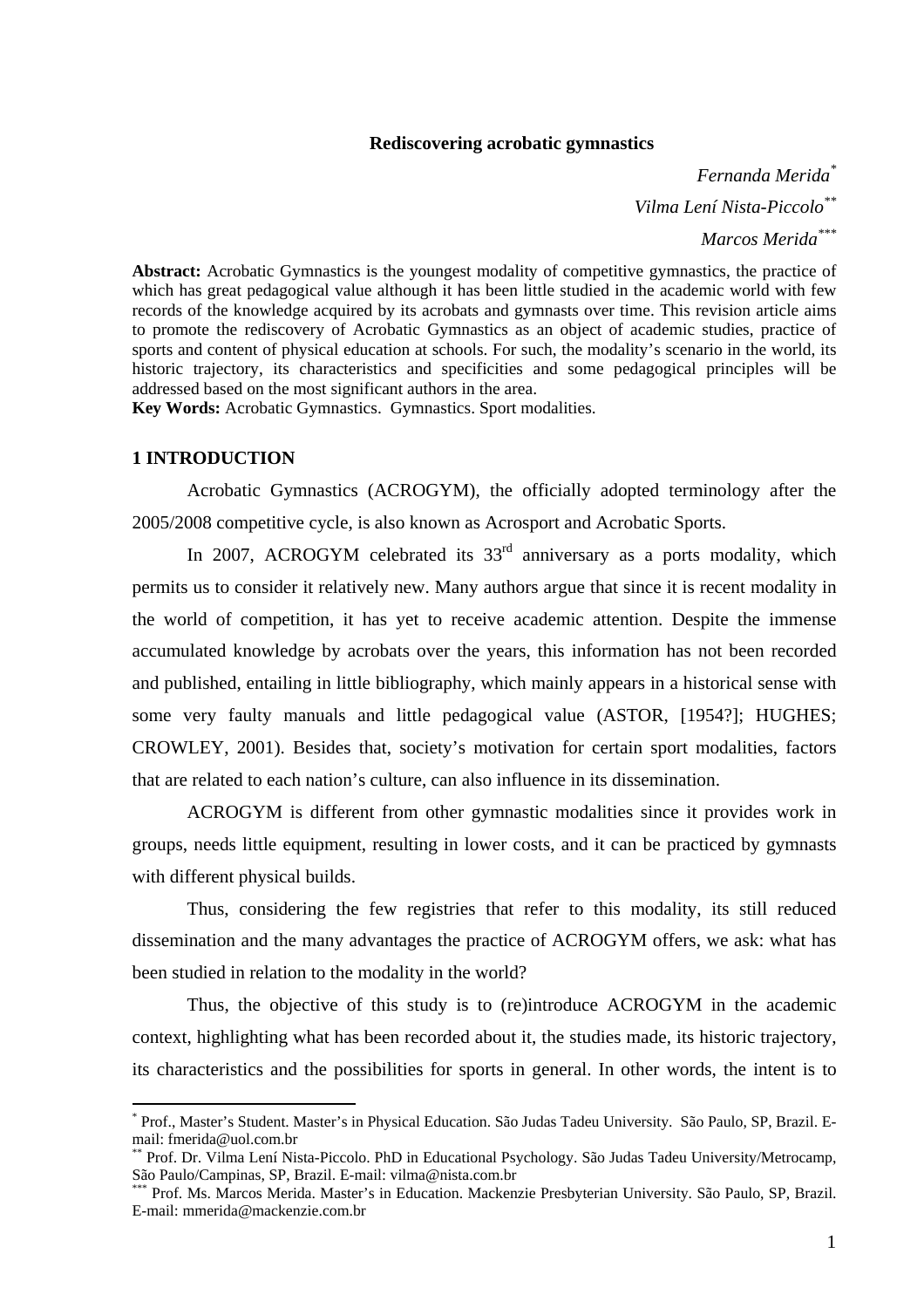promote the rediscovery of this gymnastic modality by means of a summary of the most important published works.

# **2 THE SCENARIO OF ACROBATIC GYMNASTICS**

At this moment, it is difficult to situate ACROGYM in the global scenario, taking into account the academic studies that refer to this practice, listing the aspects pointed out by them, identifying the institutions that organize its practice and which countries have proven to be most involved in the modality.

The bibliographic study was conducted using Academic Google, the ABI Inform Archive databases, Cambridge Scientific Abstracts (CSA), Evidence Based Medicine (EBM), Biblioteca Virtual de Saúde's (BVS) COCHRANE, Scientific Electronic Library Online (SciELO), ProQuest Research Library, PUBMED, Excerpta Medica database (EMBASE), Literatura Latino-Americana e do Caribe em Ciências da Saúde (LILACS), EBSCHO, QUEST and The Educational Resources Information Center (ERIC) and the library catalogues from the School of Physical Education and Sports at the University of São Paulo (São Paulo, SP), the Mackenzie Presbyterian University (Tamboré Campus, Barueri, SP) and São Judas Tadeu University (Moóca Campus, São Paulo, SP). All of the databases made available at the chosen institutions were analyzed, whether catalographic or virtual. Considering the lack of access to certain databases at private institutions, we also opted to consult a public institution where we had unrestricted access to the databases, seeking utmost comprehensiveness in the bibliographic revision in question. No period was privileged in an attempt to reach the totality of publications on the theme. The graph below shows the small number of academic publications found, an issue brought up by several authors:



**Graph 1 – Academic publications found in the world**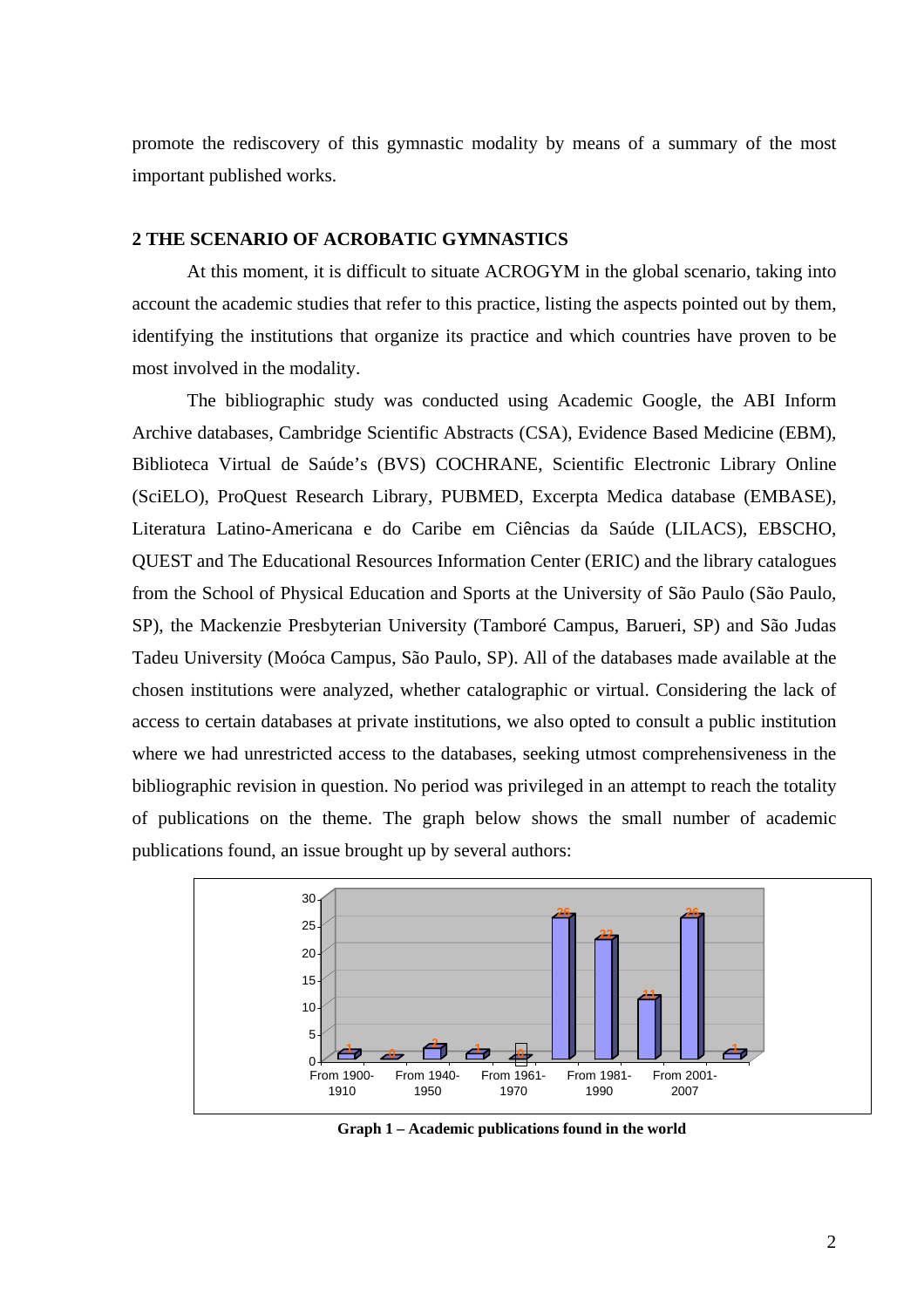The studies found until 1970 are books or parts of books that refer to the acrobatics performed in twos and in small groups, and not Acrobatic Gymnastics as a sports modality, since its implementation occurred together with the foundation of the International Federation of Sports Acrobatics in 1973.

After the first world championship in the modality, in 1974, there was an increase in the number of publications (academic articles, articles in specialized journals and books) until the end of the 1980s. These publications were more to encourage and disseminate, to present and explain the modality and its pedagogical principles. Therefore, the studies were encompassing and the modality was the main focus.

Friend (1990a) collaborates with this scenario affirming that many clubs and athletes at the time were offering and practicing ACROGYM, and the magazines and media in general were interested in articles and stories on the theme.

In the 1990s, the number of studies begins to fall, possibly due to the non-inclusion of the modality in the Olympic Games, which in a way, could be one of the factors that has led to the little expression it has in the sports scenario.

Between 2001 and 2007, despite the increase in the number of publications, it is necessary to take into account the increase in scientific production in the world. When we compare the number of academic studies in general, respectively to the increase in graduate studies programs around the world as a whole, we can say this number is still very small. Furthermore, most of the works published during this period do not have pedagogical concerns, but are rather of a biological, biomechanical nature, or even excessively specific regarding technical issues.

With regard to academic production, the European countries, especially Spain, France and Portugal, Australia, China and the United States have been the largest producers of studies and research focused on ACROGYM.

In relation to the practice of this modality, the countries that have stood out the most in the most recent world championships are Russia, the Ukraine, China and the United States.

At present, Acrobatic Gymnastics and all other gymnastic modalities are subordinate to Gymnastics, which in Brazil is organized vertically by the following institutions, according to Brazil's proposal (1998) in article 13, Law # 9.615, of March 24, 1998: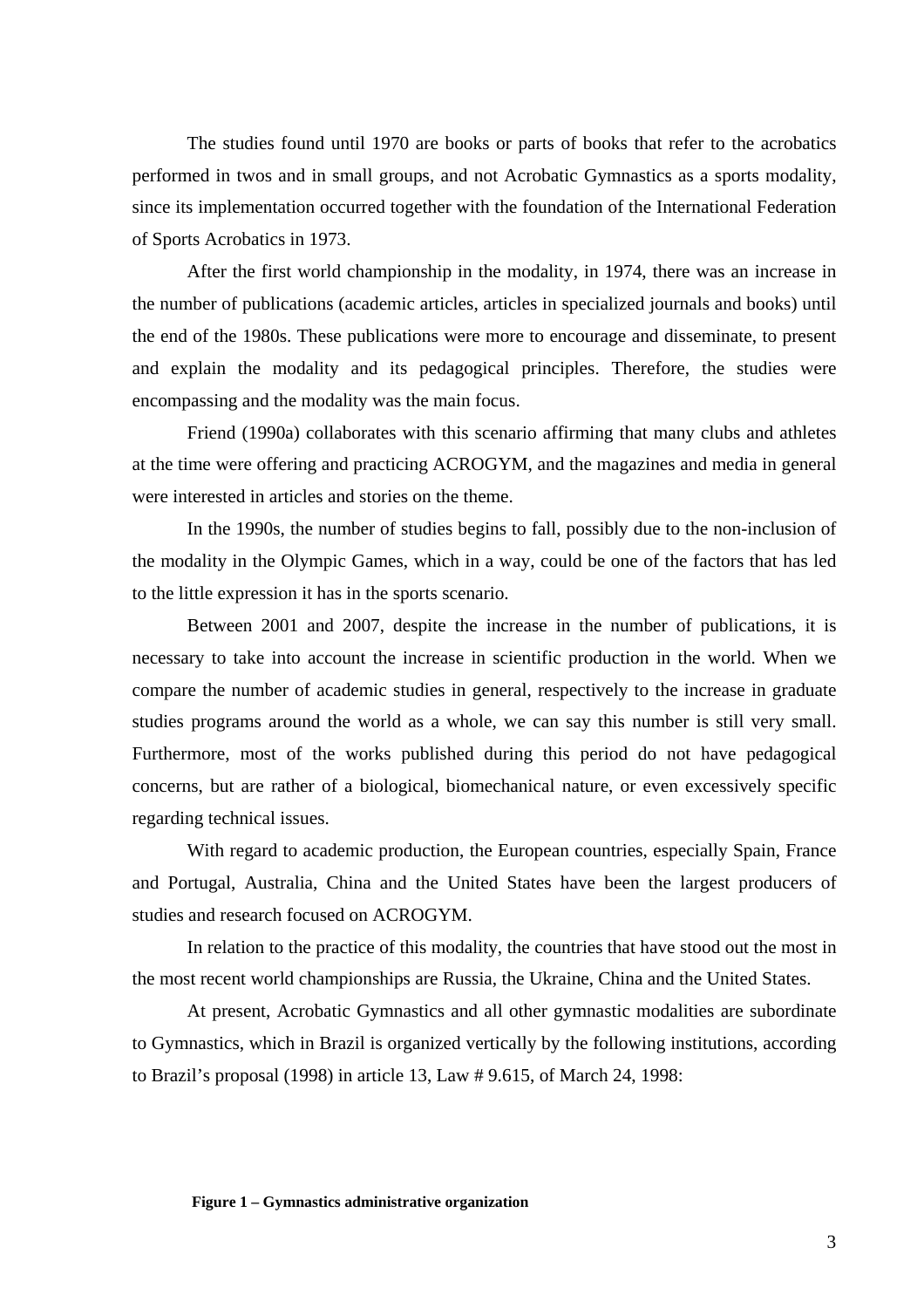Therefore, according to the organizational chart, FIG, CBG, LINDAGG and the State Gymnastics Federations are the entities that have authority over Gymnastic issues, each with its own scope. The actions carried out have been restricted to the organization of calendars, competitions and short duration technical and judge courses, although in their own bylaws, they have all committed to organize congresses, research and supervision of their judges.

The responsibility for promoting and organizing all of the gymnastic modalities, Artistic Gymnastics (AG), Rhythmic Gymnastics (RG), Trampoline Gymnastics (TG), Aerobic Gymnastics (AEG), Acrobatic Gymnastics (ACROGYM) and General Gymnastics (GG), can be pointed out as a factor that has jeopardized the quality of the entities' actions. It is possible to observe that AG and RG have been prioritized due to greater traditional and repercussion in international competitions. Another point that favors the development of the Olympic modalities is the funding the Brazilian Olympic Committee (BOC) transfers to Men's and Women's Artistic Gymnastics, Rhythmic Gymnastics and Trampoline Gymnastics, which have been part of the Olympic program since 1908, 1928, 1984 and 2000, respectively.

In the international scenario, national confederations like in the United States and Portugal, offer training programs and follow-up on the evolution of coaches, actions geared towards the athletes like camps with training objectives, among other activities that enrich the growth of the modality.

# **3 CHARACTERISTICS OF ACROBATIC GYMNASTICS**

ACROGYM has three main fundamentals that characterize it: the formation of figures or human pyramids, the execution of acrobatics, elements of strength, flexibility and balance to go from one figure to the other, and the execution of dance elements, leaps and gymnastic pirouettes as a component of choreography.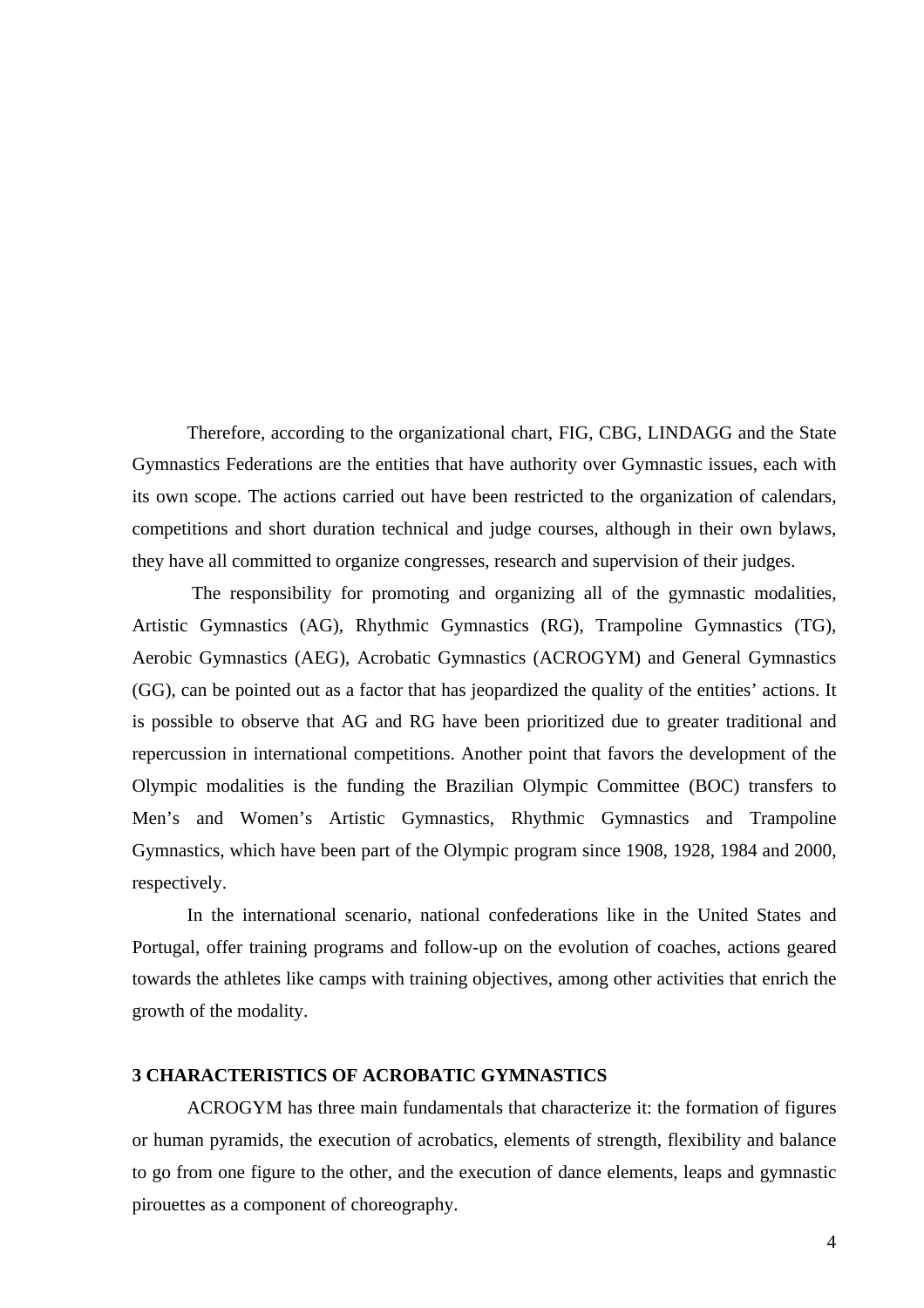The difference between practicing ACROGYM and other gymnastic modalities is in the fact that the proposals are more geared towards working in groups of gymnasts than performances on equipment, although there are some elements in common, such as tumbling, strength, flexibility, balance and the presence of choreography (CRILEY, 1984; BOELSEMS, 1982; NISSEN, 1991).

ACROGYM needs few materials and has a low cost when compared to the other gymnastic modalities (ALMEIDA, 1994; CRILEY, 1984; NISSEN, 1991). In competitive situations, only the floor and safety mats are used; in training, simple mats, support belts, pedestals, medicine balls and partner simulators, as well as support materials such as plinths, wall bars, horses, among others.

Another differential is that the modality can be performed with gymnasts of different physical builds. This characteristic permits the longevity of sports participation and can discourage early specialization, which occurs quite often in certain sports modalities.

With regard to its benefits, the practitioners of this modality can be favored due to the acquisition of spatial-temporal notions, corporeal schematization, greater motor control, flexibility, static coordination, collective coordination, balance, strength and localized muscle resistance, cooperation, autonomy, pleasure and self-confidence (ALMEIDA, 1994; ASTOR, [1954?]). Besides that, valuable and enriching corporeal experiences for human corporeal culture are achieved through the practice of gymnastic activities (LEGUET, 1987; SOARES, 1992; SOUZA, 1997; GALLAHUE and OZMUN, 2005).

Nissen (1991, p. 36-37) points out twenty advantages of ACROGYM in relation to other competitive gymnastic modalities. The most important are explained below:

• *Age<sup>1</sup>*: there is no age limit and many high performance athletes extend their careers to the age of 30;

• *Body weight and biotype:* there is no pressure to maintain low weight, because the bases, the athletes who sustain the pyramids, can have higher body weight. Besides that, there is no required standard body (biotype), which prolongs the career in ACROGYM;

• *Cooperation:* this can be a modality performed in groups and it needs interaction among the participants, personal rivalry is reduced;

• *Sociability:* there is no separation by gender in training, thus co-education reduces gender bias and individual differences;

*Synchronism:* since all of the events are practiced in two or more people, there

 $\overline{a}$ 

<sup>&</sup>lt;sup>1</sup> The terms in italics were translated from the original author.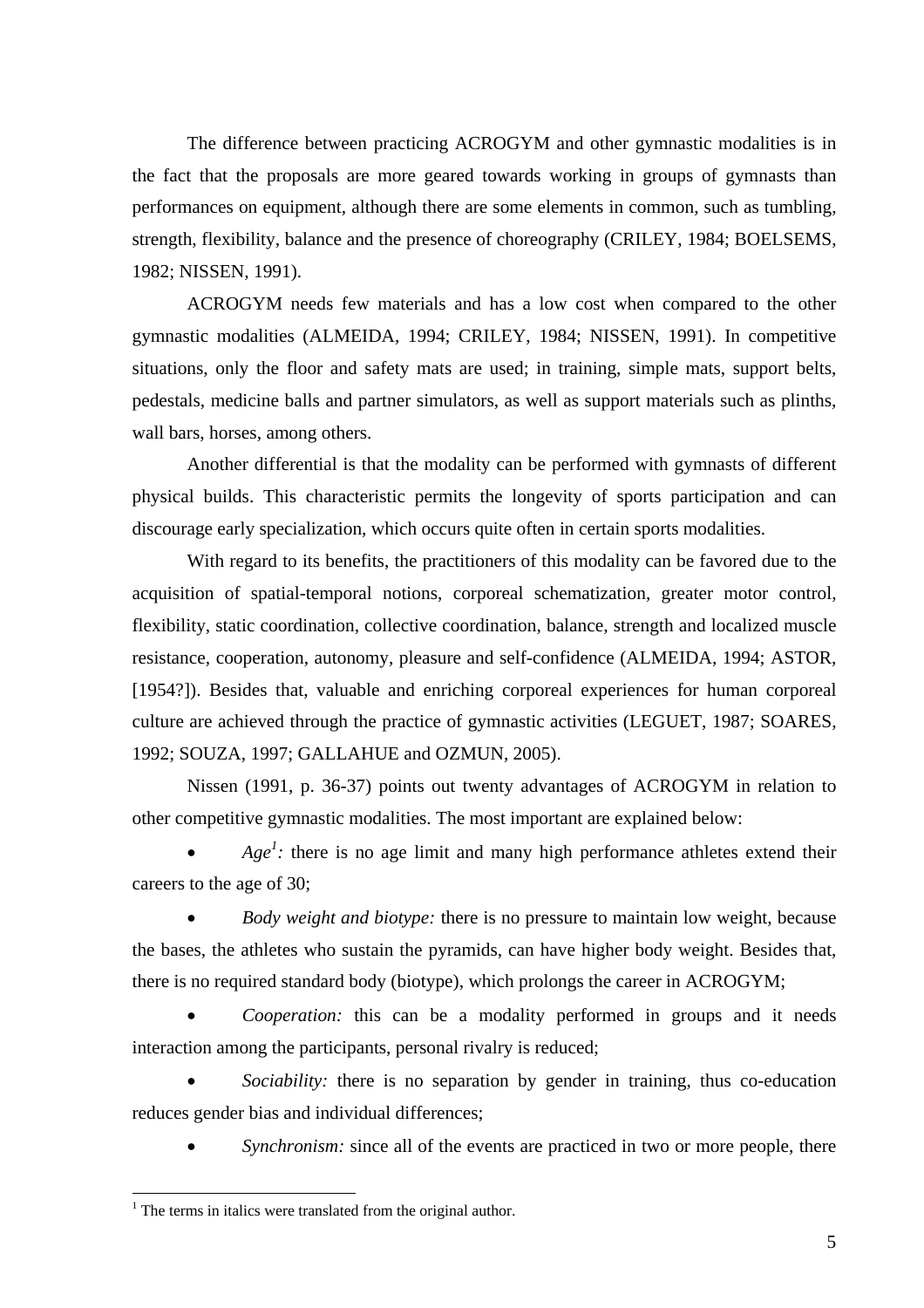is frequent concern regarding action synchronism, improving team work;

• *Attractiveness for spectators and media:* due to the work in groups, greater heights, varieties of movements and positions, spectators and consequently the media are attracted;

• *Opportunities:* since it is a new modality, the market has yet to become saturated and it seems to be easier to reach a high level. Besides that, the job market for coaches, judges and directors is growing;

• *Environments:* since it does not need equipment, just partners, ACROGYM can be practiced on beaches and fields, for example;

*Image:* there is no social prejudice claiming it is not an activity for men, and many of them are fascinated by the idea of lifting girls rather than weights;

• *Programs:* many retired gymnasts from other modalities can enter the ACROGYM program, expanding possibilities for clubs, schools and associations;

*Teams:* the number of participants in the teams is large (13 athletes), expanding the possibilities for the gymnasts.

For these reasons, Acrobatic Gymnastics has established itself as an important sports modality for the gymnastics and sports universe, filling some important gaps left by other competitive gymnastics modalities.

Besides that, some authors point out ACROGYM's contributions to dance and cheerleading, which are more present in American culture (DOUGLAS, 1982; FRIEND, 1990b). And there are also the contributions to other gymnastic modalities, especially gymnastics for all and Aerobic Gymnastics.

# **3.1 Brief history of the modality**

The concept of gymnastics has received different connotations throughout history. The Greeks understood gymnastics as a synonym for physical exercise in general, such as running, wrestling, equestrian sports, jumps, among others. Soares (1998) says the first forms of organized gymnastics were performed through games, equestrian sports, fencing, military exercises, races, dance and song, jumps and acrobatics.

According to Astor ([1954?]), the most ancient monuments in Egypt have engravings of everyday life that include acrobatic exercises, activities that preceded ACROGYM.

In ancient Greece, acrobatics developed alongside the other arts and was represented in several painted vases, statues, ceramics and murals from that time.

6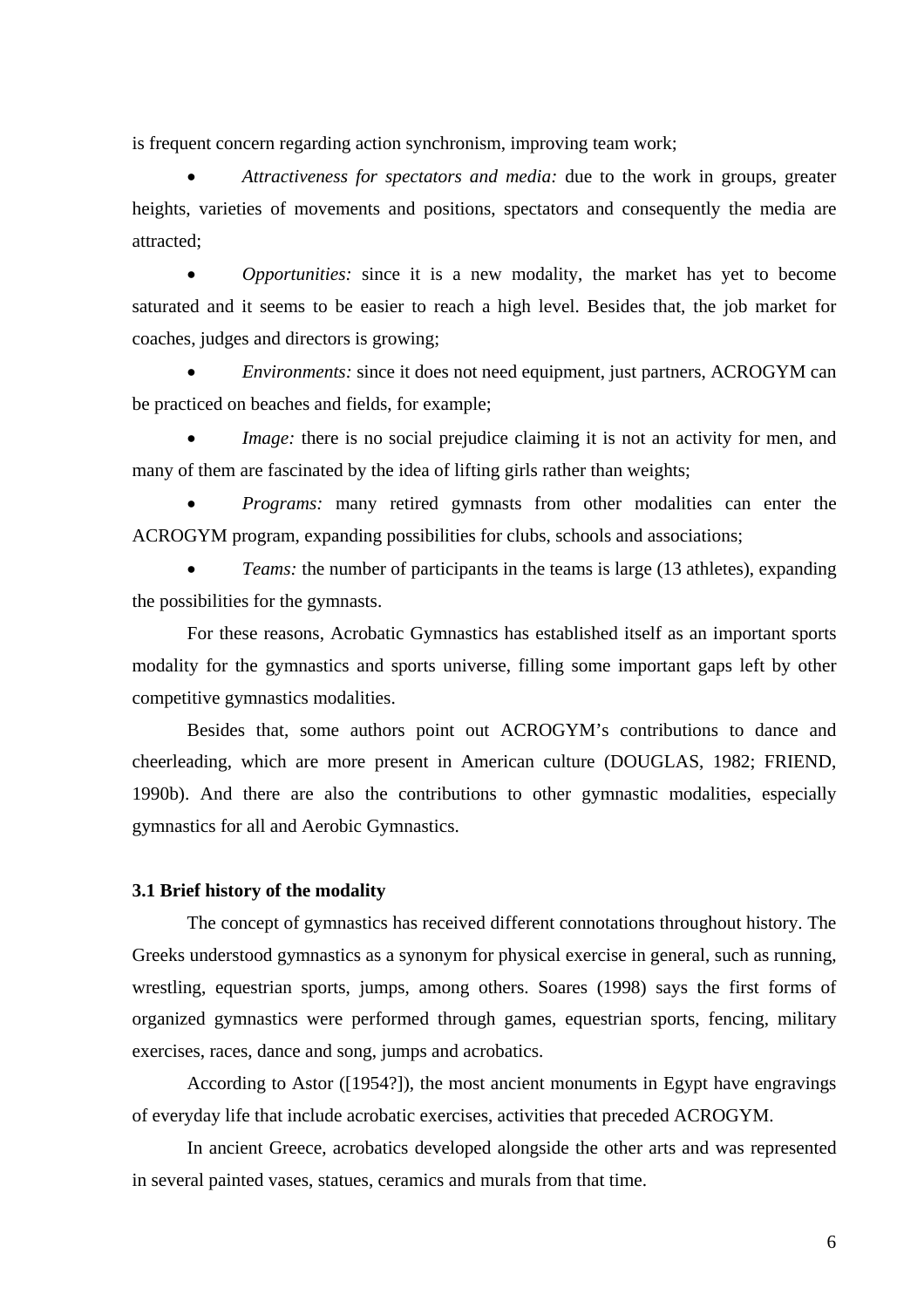In ancient Rome, the Roman circus did not have acrobatics, and its program generally consisted of chariot races, gladiator fights, track and field events and exhibitions of beasts. However, the rich fellow-countrymen had their private "troupes" that sang, danced and did acrobatics.

In the rest of the world, acrobatics also seemed to progress, especially in China and India, which had acrobats of indisputable value, according to Astor ([1954?]), and Japan, which still preserves its acrobatic tradition until today.

During the Middle Ages, acrobatic exercises continued to grow thanks to small, traveling troupes that went from city to city, castle to castle, performing acrobatic numbers and reciting poetry and song.

The American continent also seems to have contributed to acrobatics, because according to the same author, European historians say that in 1519, Ferdinand Cortez watched the performance of a native tightrope walker in Mexico City who impressed the Spaniards with his skill.

In the  $16<sup>th</sup>$  Century, the first technical works on acrobatics were published in Europe, but acrobatics bibliography only began to develop after 1920.

According to Langlade and Langlade (1970), Gymnastics as we know it today began around 1800. Between 1800 and 1900, Schools of Gymnastics emerged and evolved:

• English school (geared towards the games, athletic and sports activities);

• German school (preached gymnastics of a military nature and was the predecessor of Artistic Gymnastics);

Swedish school (seen as the eliminator of posture and society vices; it had a pedagogical and social nature and was adopted by several learning establishments);

French school (presented the intention to create the universal man, geared towards education and social development).

And then, there were the Gymnastic Movements: the Center, North and West, which promoted changes in the methods developed by the Gymnastic Schools, lasting until 1939, according to the same authors. After that, there began a period of reciprocal influences and the universalization of gymnastic systems.

In 1939, acrobatics made way for a sports modality that began to be shaped after the "hand-to-hand" championship, seen as the precursor to Acrosport (POZZO; STUDENY, 1987).

In the 1950s, gymnasts, dancers and circus artists from Poland, Bulgaria and the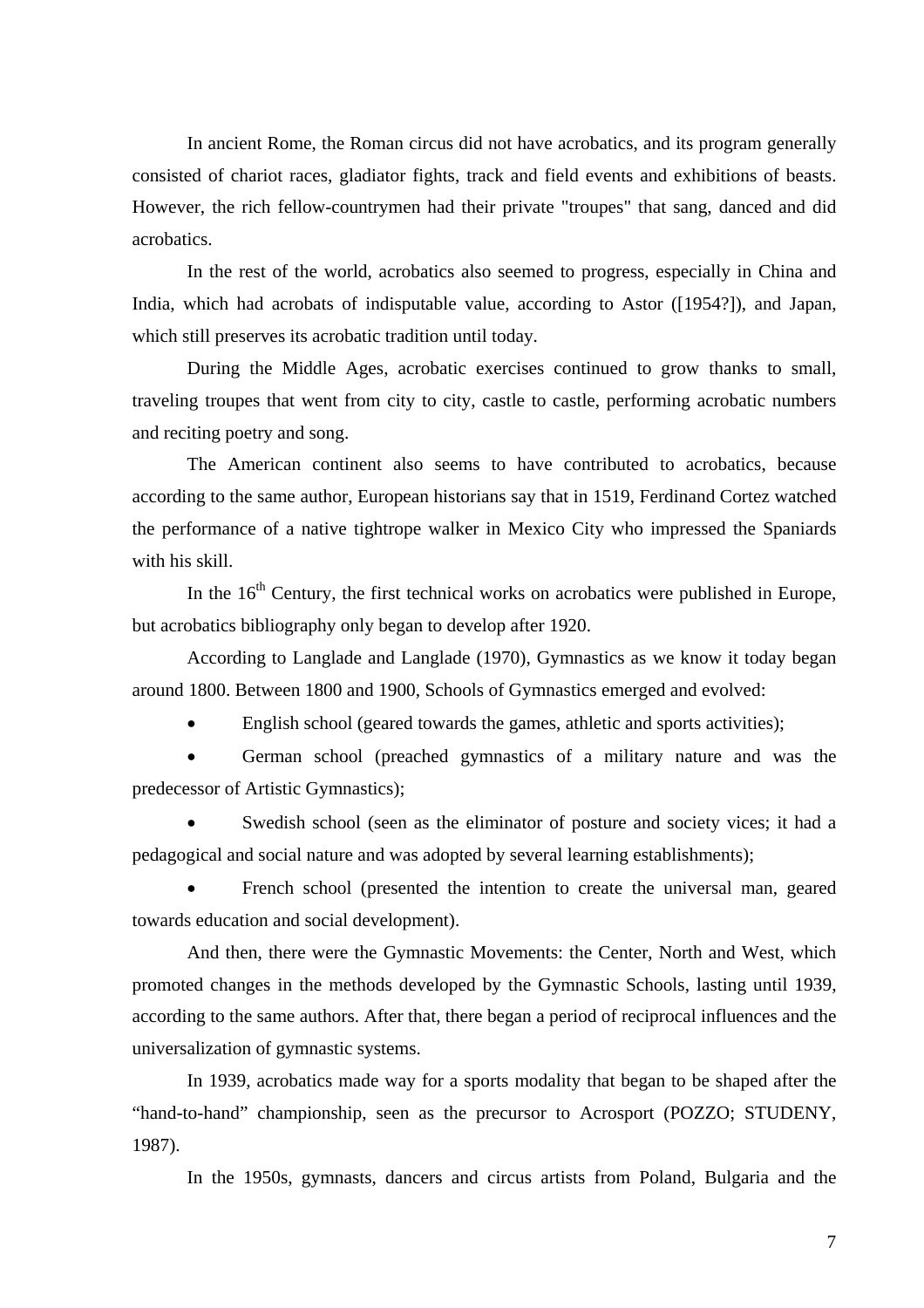former Soviet Union organized traveling tours involving gymnastics that also influenced Acrosport (BROZAS; NOWOTYNSKY, 2002).

The first world championship was held in Moscow in 1974, and it has been part of World Championships ever since, although not yet part of the Olympic Games.

According to Souza (1997b), the international administrative body, the International Federation of Sports Acrobatics (IFSA) was founded in 1973, but it 1998, it merged with the Federation International Gymnastics of (FIG), as mentioned above.

At present, several forms of gymnastics comprise the gymnastic universe, including competitive gymnastics, of which Acrobatic Gymnastics is a part, and which is still a relatively new competitive sports modality.

# **3.2 Events and specific functions of the gymnasts**

According to the scoring code for 2005-2008 Acrobatic Gymnastics, of the Federation International Gymnastics, Acrobatic Gymnastics is practiced by men, women or mixed couples, groups of women (comprised of three gymnasts), or, women's trios, as they are called in Brazil, and groups of men (comprised of four gymnasts), or, men's quartets in Brazil.

However, it is worth mentioning that outside the competitive scope, the groups in these events do not need to be obeyed. Thus, human pyramids can be formed by any number of athletes, which expands the creation repertoire and the possibilities to perform them (MERIDA, 2004).

Human pyramids are formed by gymnasts that receive a name according to the specific functions they execute. The base is the gymnast that supports and projects his companions. The intermediate is the gymnast who helps support and project, or who performs intermediate positions. The top is the gymnast who is supported and projected by the others, and frequently is at the top of the pyramids. Each pyramid can have one or more gymnast for each function, according to the number of participants and the design they intend to shape in space.

These functions carried out by the gymnasts are defined mainly according to their physical build and capacity, as well as the age factor, which can also interfere in the choice of a specific function. In official competitions, there are rules that relate the gymnast's height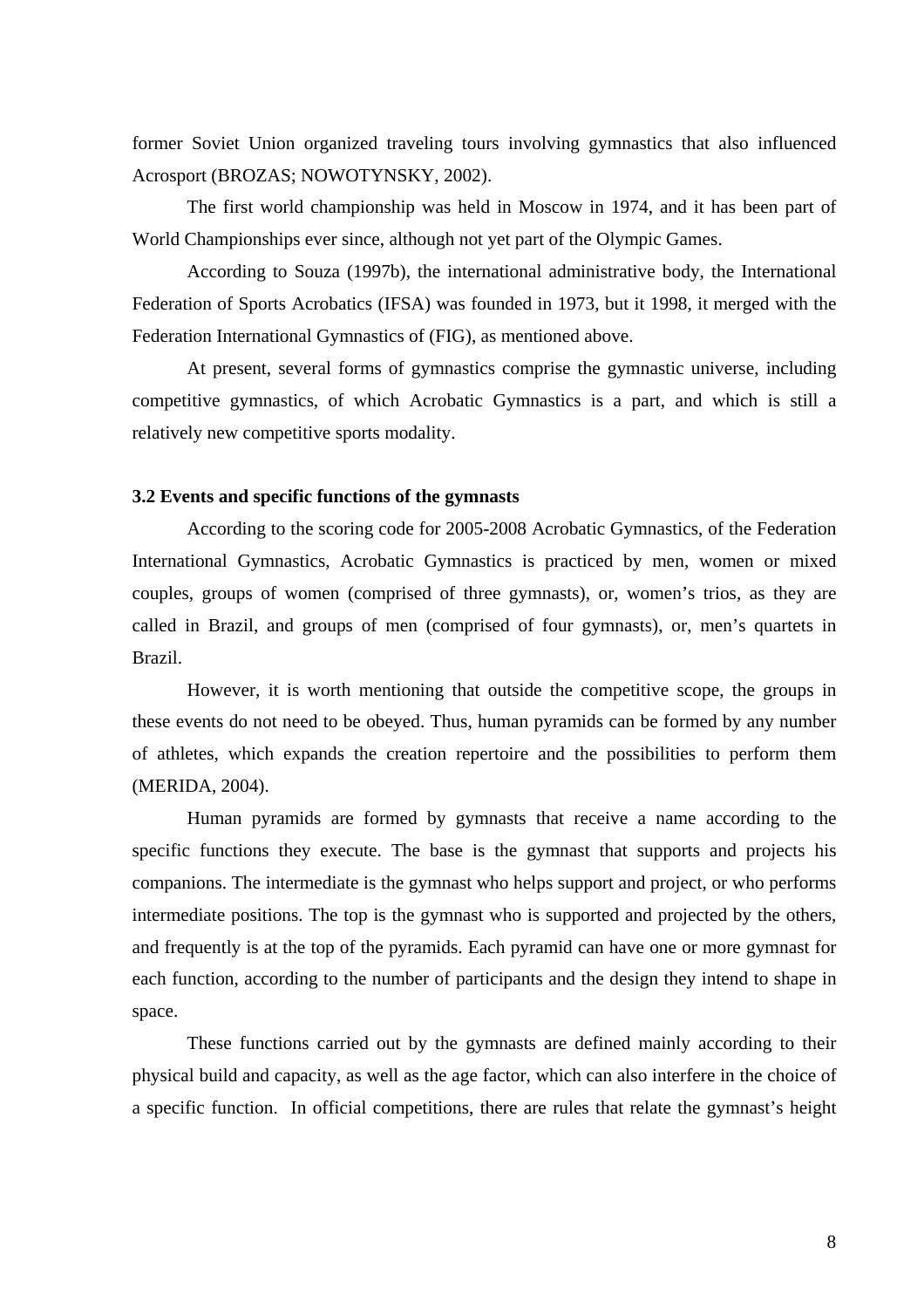and age to define the specific functions and each of their categories<sup>2</sup>.

These biological issues must be as aligned as possible to the needs and expectations of the gymnasts in relation to choice of function and partners.

In this regard, Criley (1982), commenting on Jill Coulton's (1981) book Acrobatic Sports, says ACROGYM's exercises involve interaction and require mutual trust and cooperation, but stress can also make itself present in this scenario. Thus, the choice of partner should not be only based on physical aspects, but personality as well.

With regard to the characteristics of the previously explained function, literature suggests that the bases are generally older, heavier and stronger gymnasts with the ability to adjust the balance of those on top and care for their safety. The tops are generally the younger, lighter, more flexible and agile gymnasts. They are also strong and must be able to perform acrobatics with great kinesthetic sense and not be afraid of heights. The intermediates must be lighter than the base, and demonstrate a combination of these attributes (SANTANA et al, 1996; CRILEY, 1984; NORTH AMERICAN FEDERATION, 2007).

In a simplified manner, Almeida (1994) suggests that the difference in body weight should be at least 15 kilos, which would avoid possible injuries or malformations in the practitioners.

Criley (1984) suggests more detailed weight and height difference among the gymnasts according to their events:

- Men's duos: height 15-20 cm and weight 15-20 kg;
- Women's duos: height 10-20 cm and weight 10-15 kg;
- Mixed pairs: height 20-25 cm and weight 20-25 kg;

This author does not cite events with trios and quartets; however it is believed that these differences can guide the other weight and height differences in trios and quartets.

# **3.3 Obligatory routines**

The 2005/2008 Acrobatic Gymnastics scoring code, elaborated the Federation International of Gymnastics, says the routines (series or exercises) shall be performed with music, without lyrics, but the voice may be used as an instrument, except in the men's quartet event.

The same document regulates the time permitted for the static and dynamic series at

 $\frac{1}{2}$  According to the SCORING CODE FOR ACROBATIC SPORTS (FIG, 2002), the shortest person in the couple/group cannot be shorter than the suprasternal point of his/her partner or the partner closest to his/her size (groups).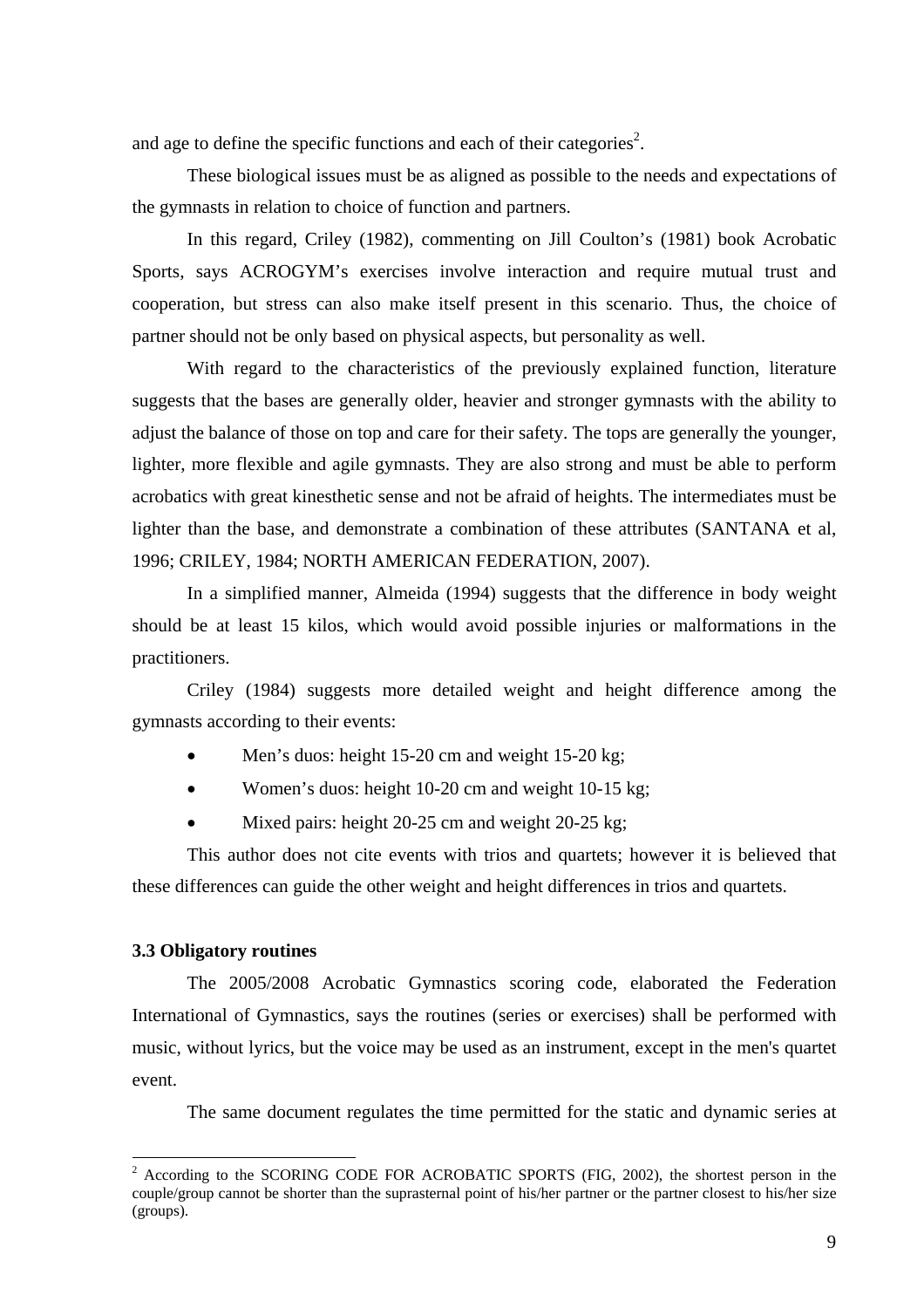no more than two and a half minutes, with no stipulation of minimum time. The maximum time for combined series is three minutes. A 12 x 12 meter landing mat is used for the competition area.

The series must include a harmonious combination of choreography, elements of collective acrobatics, such as figures and individual elements, all in perfect synchrony.

Acrobatic Gymnastic competitions must include the following routines and individual elements:

• Individual elements are those that each gymnast must perform individually during the series:

a) Tumbling (acrobatic exercises performed in sequence without interruption);

b) Flexibility;

c) Balance (kept for two seconds);

d) Choreography;

Static routine (or Balance) is a series comprised of static pyramids where the gymnasts remain in contact throughout the entire period of the figure. This static figure period ranges between two and four seconds depending on the event.

• Dynamic routine (or Time) is a series comprised of dynamic elements. Dynamic exercises must demonstrate flying, launching and receiving phases and are defined by five categories of elements:

a) From partner to partner;

b) From floor to partner;

C) From partner to floor;

d) From partner to floor, after brief contact with the partner;

e) From the floor, with brief assistance by partner, and back to the floor ("pure" dynamic element);

• Combined routine is a series comprised of individual, static and dynamic elements combined.

With regard to the evaluation of the routine, the technical degree (of difficulty) for the figures is worth more, although the judges also valorize exercise originality (BROZAS and NOWOTYNSKI, 2002).

The six judges and assistants evaluate the series according to the following: degree of technical difficulty of the exercises, composition of the series, series execution (including receiving), general impression (including choreography, musical artistic execution), time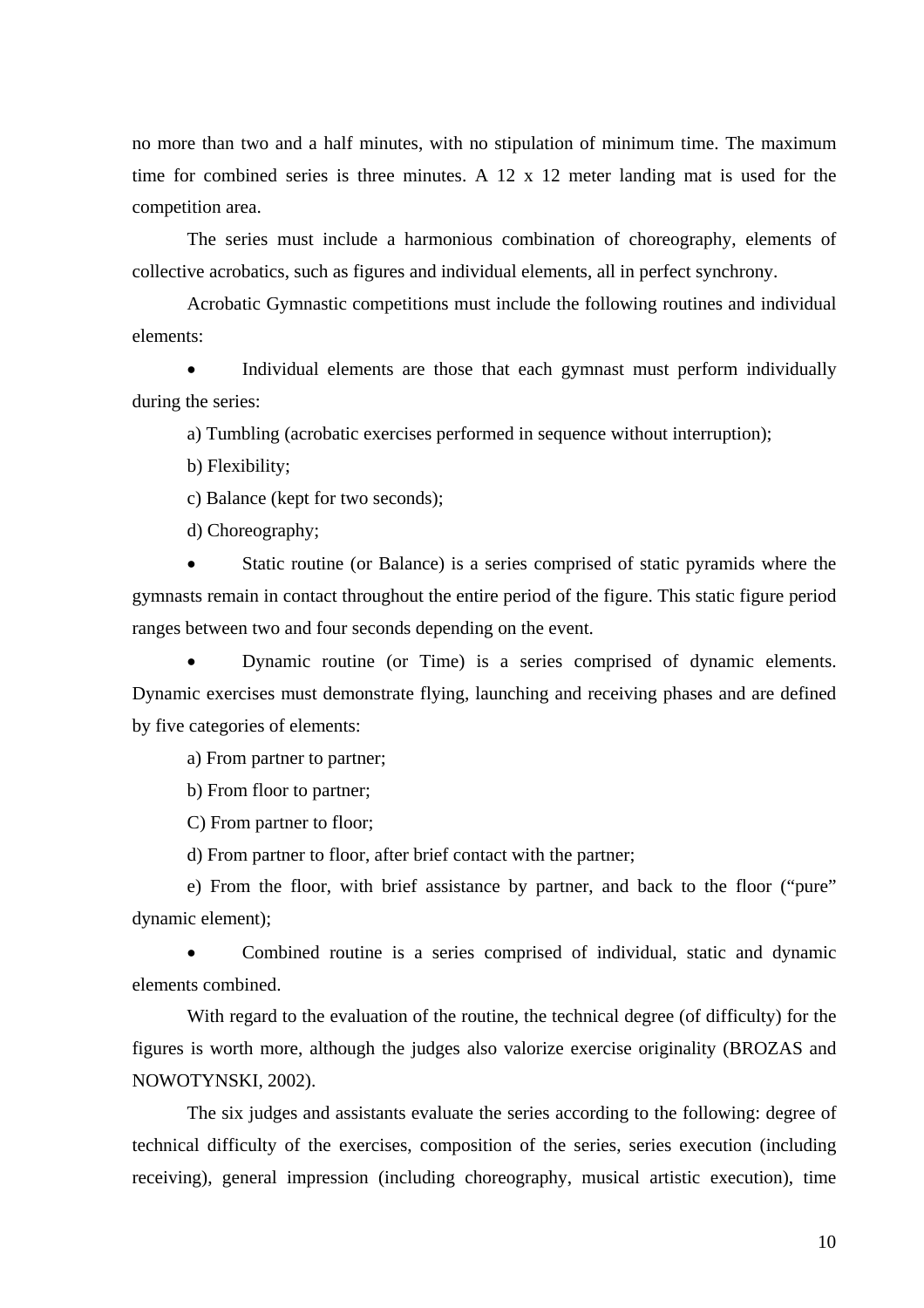(duration) of the series and balance maintenance time (static and combined exercises) (SÃO PAULO GYMNASTICS FEDERATION).

This study only intends to introduce the characteristics of routines in order to permit an overall understanding of the modality, and thus it does not intend to give more details on competitive aspects. Other information about these aspects, whether related to judge scores or the degree of difficulty of the figures can be found in the 2005-2008 Acrobatics Gymnastic score code.

#### **3.4 Mounting and Dismounting**

According to Almeida (1994), mounting is a technical element where the gymnast climbs up on the partner. It can describe a vault or taking advantage of the partner's segments as support for the climb, without losing contact.

Dismounting is a technical element where the gymnast loses contact with the partner where there is a previous flying or vaulting stage between projection and receiving. Dismounting should always be safe and reduce risks of falling to the utmost.

Merida (2004) says mounting and dismounting from a same figure can be performed several ways. Thus, the professor or coach should encourage student creativity, permitting the execution of a large variety of these technical elements. However, it is necessary to prioritize safety and the selection of the most appropriate "grips and launches" for each figure.

# **3.5 Gripping Techniques and Supports**

Grips are how the partner positions his/her hands to facilitate the climb (mounting), execution (maintenance) and descent (dismounting) of the pyramids. The word support is used for such positions in launches, or dynamic exercises.

Knowledge of grips and supports<sup>3</sup> (ALMEIDA, 1994), and their advantages and disadvantages according to the type of figure and body positioning are fundamental not only to maximize efficiency when climbing, launching and descending from figures, but also to strive for gymnast safety.

It becomes evident that coaches and gymnasts must dominate this area to identify the best grip for each occasion and plan their actions. One or more grips or supports that best fit each figure can be used, providing greater stability, impulse and safety.

The main grips found in literature are:

 $\overline{a}$ 

<sup>&</sup>lt;sup>3</sup> Other nomenclatures are found in literature to identify the same movements, and they are: pegadas (SANTOS, 2002), grips (CRILEY, 1984) or hand grips (FODERO and FURBLUR, 1989).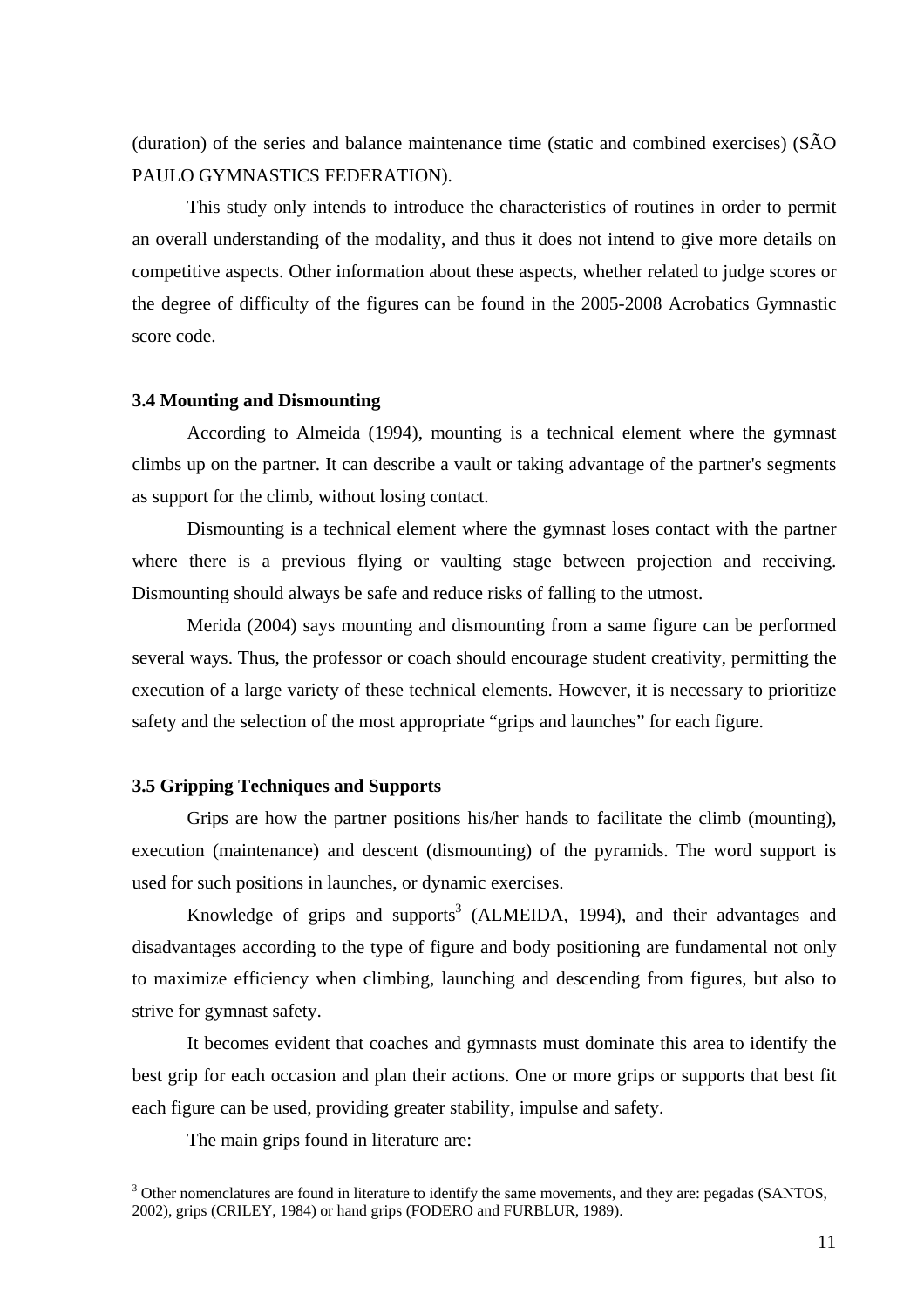1. Wrist grip: mainly used when gymnasts hold on using only one hand. However, there are many ways to use it and it is very safe.

**Illustration 2:** 



2. Finger grip: not as safe as the previous one, but it permits greater mobility. **Illustration 3:** 



3. Palm (or handshake) grip: used in figures where the gymnasts are side-by-side, facing opposite directions or when the top is facing or sideways to the base which moves behind him/her. Homonymous hands are used.

**Illustration 4:** 



4. Arm (or shoulder) grip: the gymnasts hold each other by the arms, the base holds the top by the inner part of the arm and the top by the outside.



5. Forearm (or elbow) grip: the gymnasts hold each other by the elbows, the base element holds the top by the outer part of the arm and the top by the inside.

### **Illustration 6:**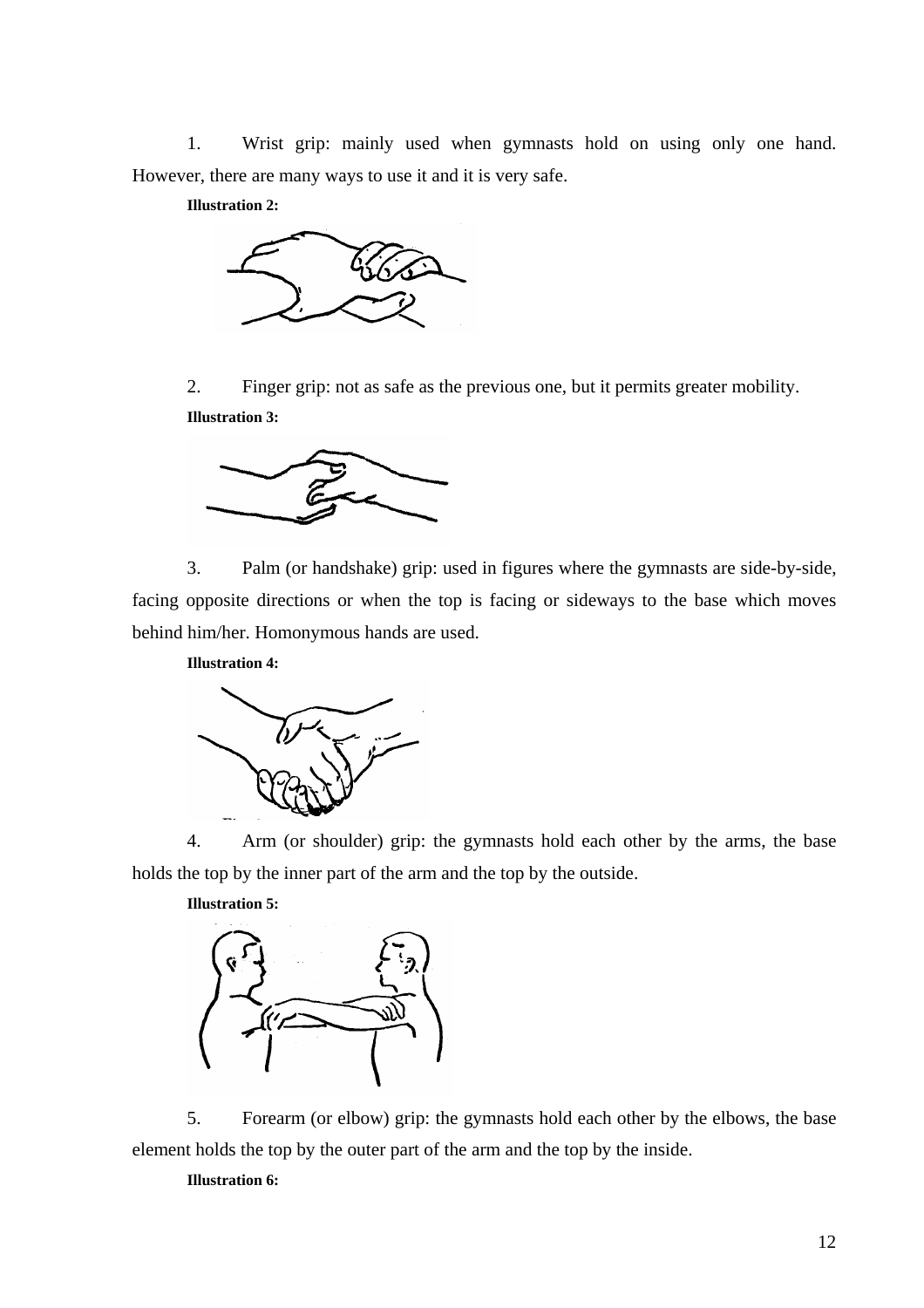

6. Palm grip with prehension of thumbs: much executed in transitions and to prevent swaying. It is very safe and homonymous hands are used.

**Illustration 7:** 



7. Palm grip finger prehension at wrists (or scissors grip): much used in figures with inverted support and generally with the wrist extended.



8. Cross grip: when the top and the base are facing each other and use nonhomonymous hands for support.

**Illustration 9:** 



9. Hand grip with fingers supported on wrist: similar to the scissors grip, but more comfortable.

**Illustration 10:**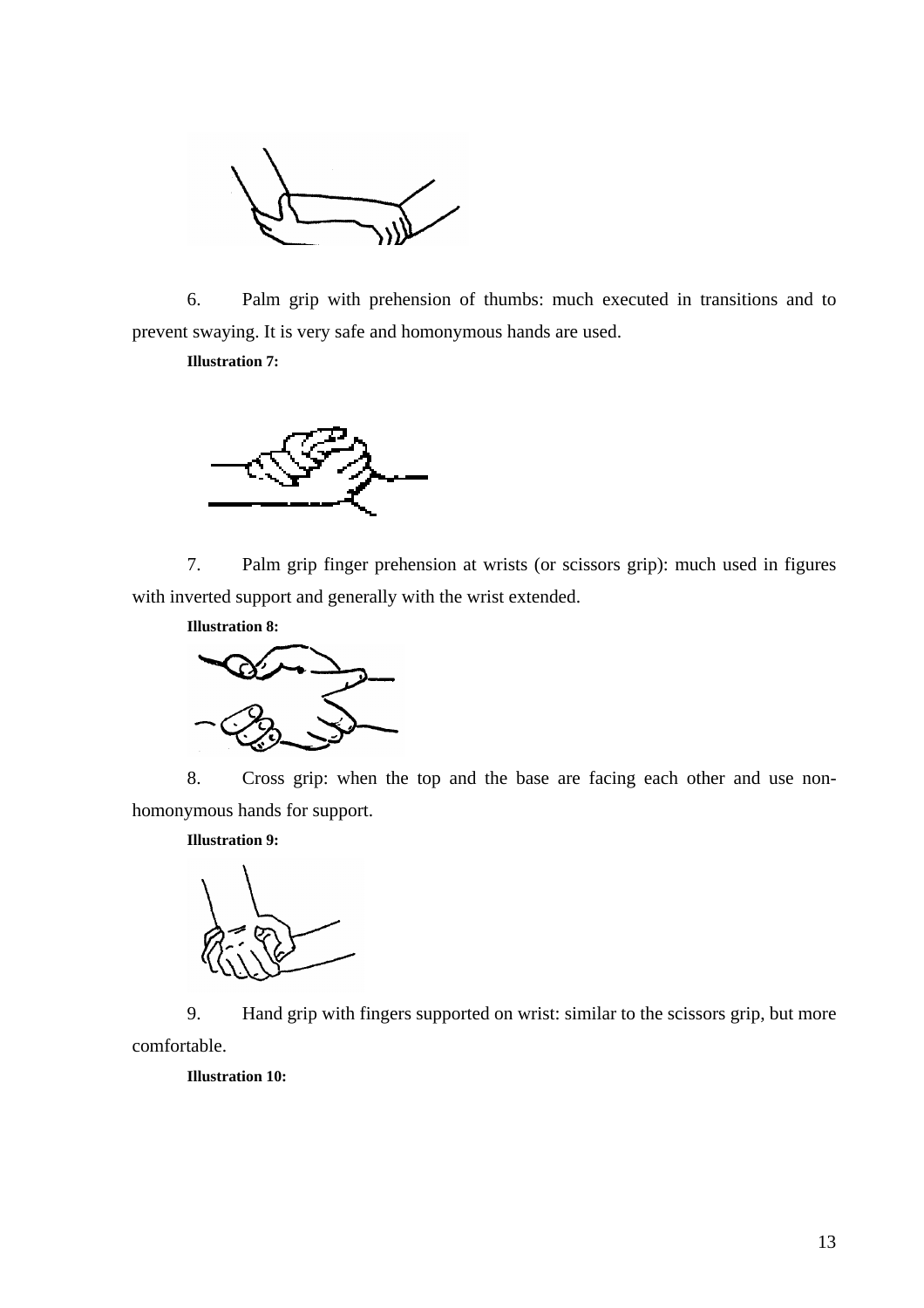

10. Foot and hand grip: support must occur at the arch of the foot, between the tip and the heel, used as support or to give impulse to the top

**Illustration 11:** 



11. Base support: assists in providing impulse for gymnasts to perform dynamic exercises, launches for back flips and pirouettes. The base, with overlaid hands, provides impulse to the top.

**Illustration 12:** 



12. Interweaved grip: used in trios and quartets to perform dynamic exercises, launches for back flips and pirouettes.

**Illustration 13:**

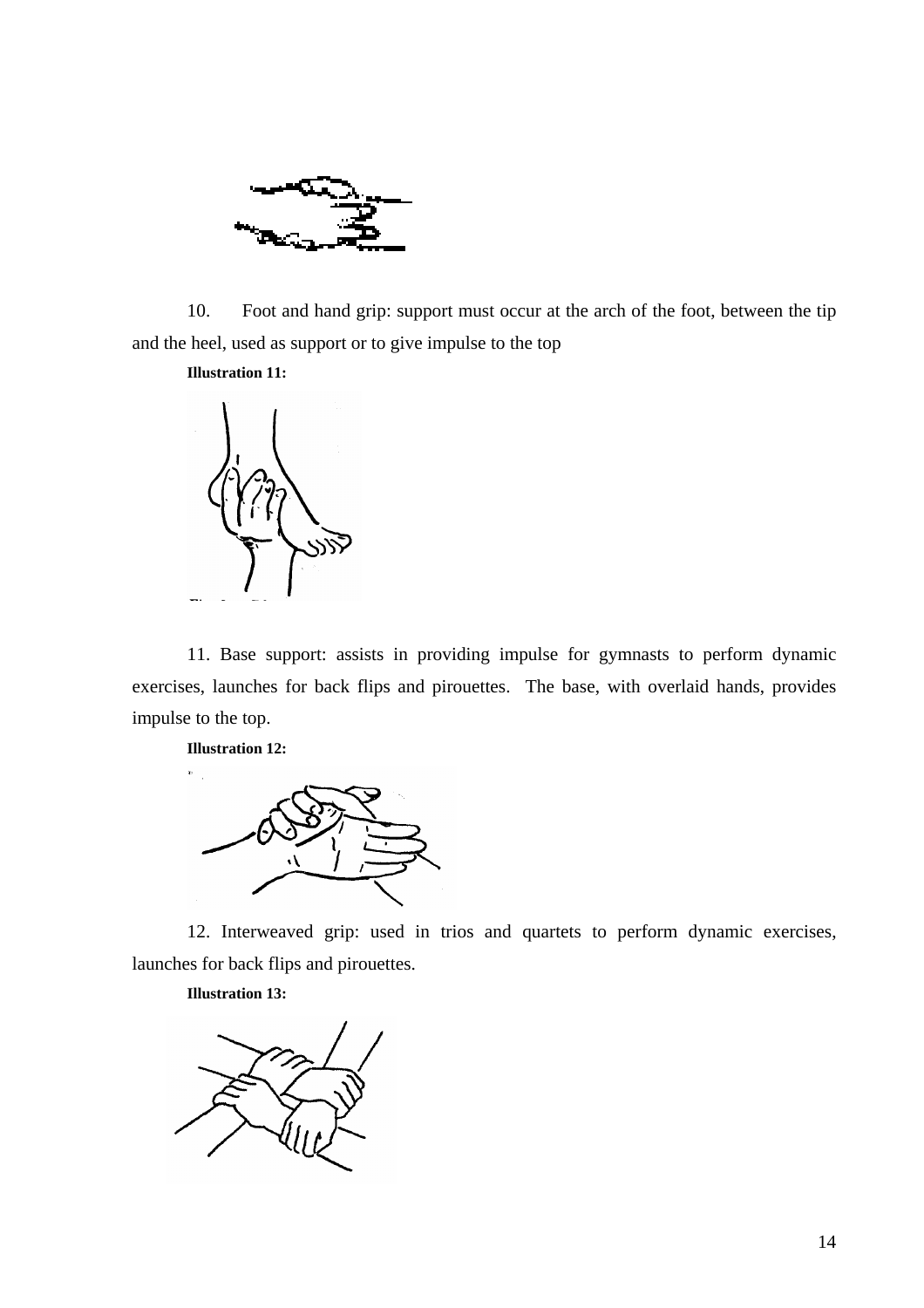A same grip may be known in training environments by different names, and same occurs in literature. Thus, this study opted to mix nomenclature by three authors (SANTOS, 2002; CRILEY, 1984 and ALMEIDA, 1994), together with popular nomenclature, since each one contributes with a more appropriate name for a certain grip.

# **3.6 Safety**

 ACROGYM's functions, events, routines and grips were introduced to situate pedagogical practice. Furthermore, it is necessary to know ACROGYM's main safety measures to guarantee responsible action and student integrity, such as:

• The athlete must have the capacity to get out of dangerous situations on his/her own by falling correctly (curling up the trunk and grouping members);

• The base athlete needs to know the technique to perform the exercises well in order to know how to hold the top and strive for his/her safety;

The top and the intermediates need to know all the movements in order to know the best way to get down or protect themselves during the fall;

The coach must know his/her students to identify the athletes' physical qualities, aimed at foreseeing a lack of courage, willingness, or even compensate the lack of technique and physical evolution;

• During training, it is necessary to create ideal conditions for landing, avoiding excess impact;

The athletes must only execute what was previously planned by the coach or group.

Astor ([1954?]) points out other safety measures that involve pedagogical actions, such as: detailed explanation of the exercises, rational increase in effort and improvement before advancing to more complex series.

It is important to point out that falls are common in ACROGYM due to adaptations to rhythm and transfers of weight among the partners and identification of the center of gravity in the figures, however a fall cannot be understood as synonymous with accidents.

# **4. PYRAMIDS**

It is essential to know the different types of pyramids to expand possibilities, increase creativity and motor skills of students.

Santana et al. (1996) suggest a proposal for organizing ACROGYM content.

15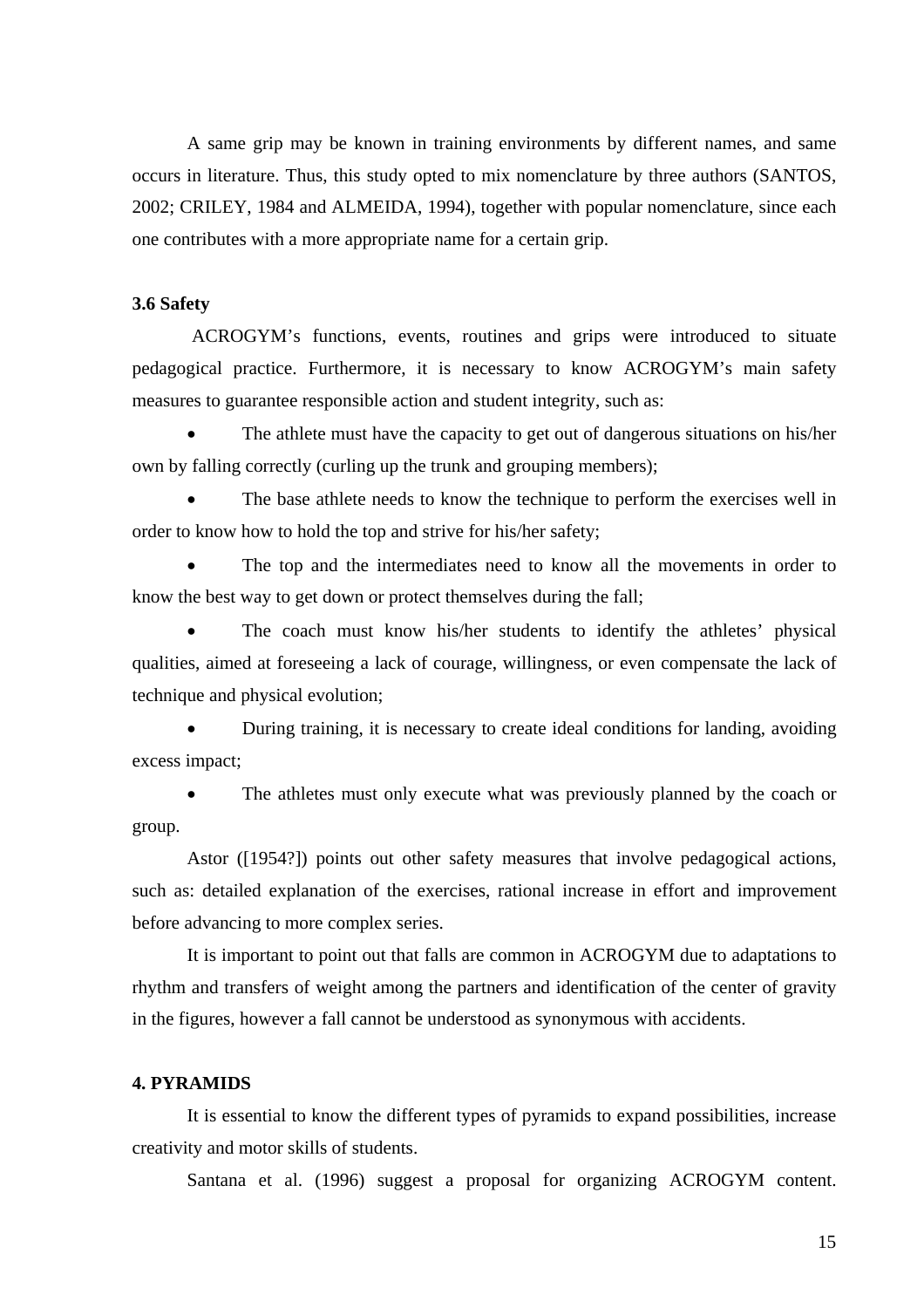According to these authors, human formations are subdivided into:

- Basic formations (corporeal figures and human pyramids);
- Group formations (corporeal figures and human pyramids);
- Complete structures.

Basic formations are understood as formations performed in twos or threes, group formations with 4 to 9 members and formations of large groups with more than 9 members.

Corporeal figures can be conceived as static formations made all members of the group without being one on top of the other. Human pyramids always imply a two-height structure, generally with the base larger than the upper part, where the weight of the top falls on the intermediaries and/or bases.

Corporeal figures can be subdivided into counter-balancing, support, equilibrium, inverted support and combined figures.

Human pyramids can be classified according to:

- Positioning of bases: lying down, with four supports and two supports;
- Number of bases: with two bases and one base.

Figures and pyramids can be an open composition where the gymnasts are in the same line or closed, where the bases are closed forming a circle, square, among others, building a solid base for other heights.

They can also be classified as parts of the gymnasts' bodies, using height as a criterion for comparison:

• Floor pyramids: pyramids where the top's support is below the base's waistline.

• Medium-height pyramids: pyramids where the top's support is at the base's waistline.

• First-height pyramids: pyramids where the top's support is at the base's shoulders.

• One and a half height pyramids (only trios and quartets): pyramids where one athlete's support is at the waistline and the other's is at the shoulders.

Second-height pyramids (only trios and quartets): pyramids where one top's support is at the intermediate's shoulder, whose support is at the base's shoulders.

Two and a half height pyramids (only quartets): pyramids where one athlete's support is at the waistline and the others' is at the shoulders.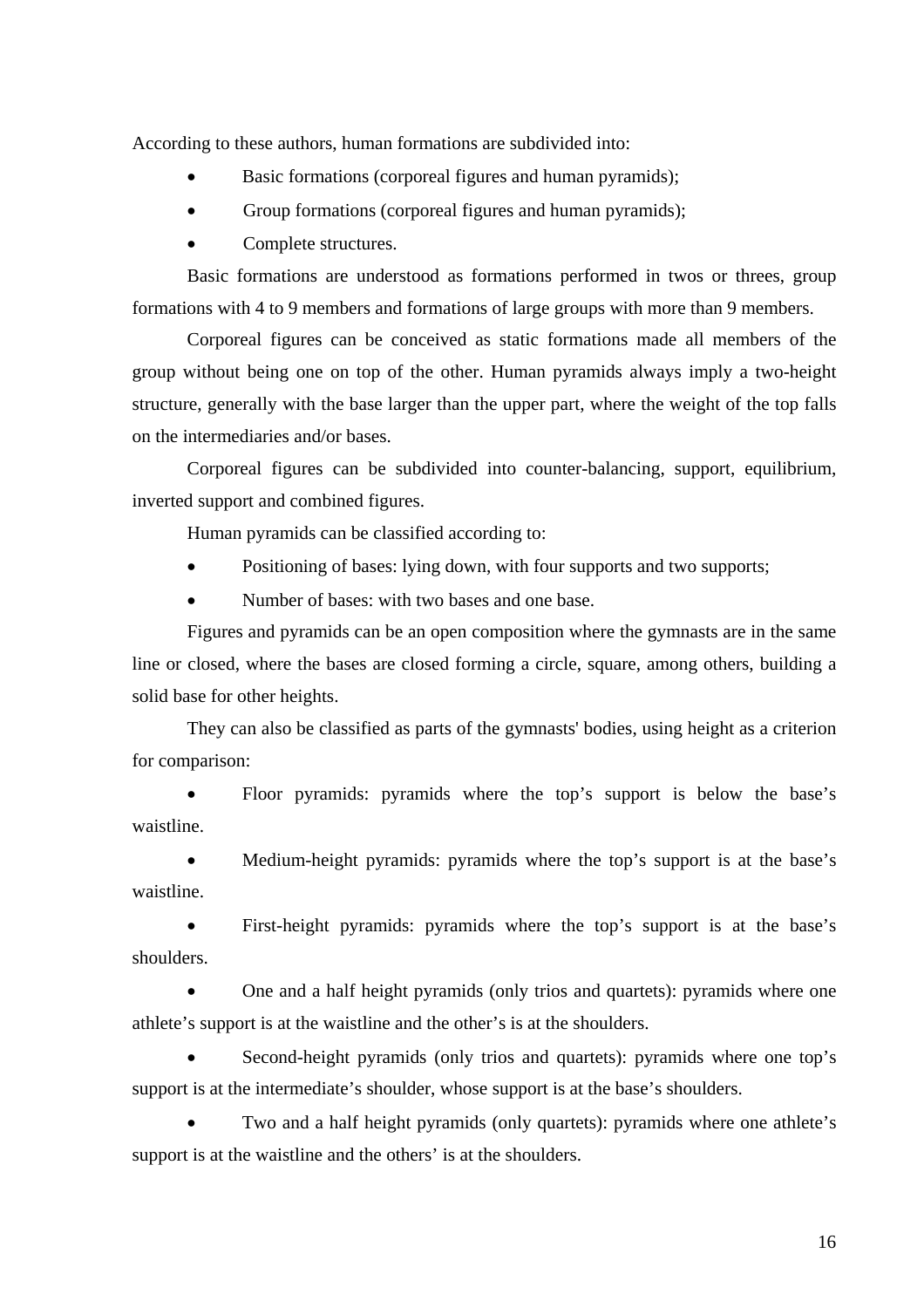• Third-height pyramids (only quartets): pyramids where the supports for the intermediates and the tops are at the shoulders.

# **4.1 Pedagogical evolution of the figures**

The next step for knowledge of pyramid types is to know there is a growing level of complexity between them and it is suggested that they be introduced gradually, from the simplest to the most complex, creating a pedagogical evolution.

Criley (1994) proves to be a great collaborator to ACROGYM's pedagogical issues by being the only author found who suggests some pedagogical principles for the evolution of figure and static pyramid learning:

- Begin with pyramids with low positions and central supports;
- Go to tall positions and central supports;
- Go to low positions and supports at the extremities;
- Finally, go to tall positions and supports at the extremities.

# **5 FINAL CONSIDERATIONS**

While re-introducing ACROGYM to some and introducing it to most readers, the intention is to arouse the interest of Physical Education teachers in implementing this sports modality and its many possibilities in the school context as well as in sports initiation and improvement.

ACROGYM's characteristics introduced herein make it a legitimate, rich and highly positive practice in the school and club context. That is because it can offer countless possibilities for motor exploration and stimulate spatial and rhythmic notions, the diverse physical capacities and mainly creativity in relation to figure composition and the elaboration of simple choreographies. With regard to social-affective aspects, we underscore cooperation, trusting of oneself and others, autonomy and pleasure that permeate the entire process. Inserting the appropriate problem situations in this context allows the student to be stimulated to demonstrate his/her capacity for corporeal resolution. Thus, the first moments of pleasure and joy in sports practice can arise, although precariously, generating feelings of success that extend throughout life, a fact that proves important for the formation of the citizen and relevant to current society.

Applying ACROGYM in the school and club permits a differentiated class in face of the challenges proposed, aligning theory and practice and teaching the students about certain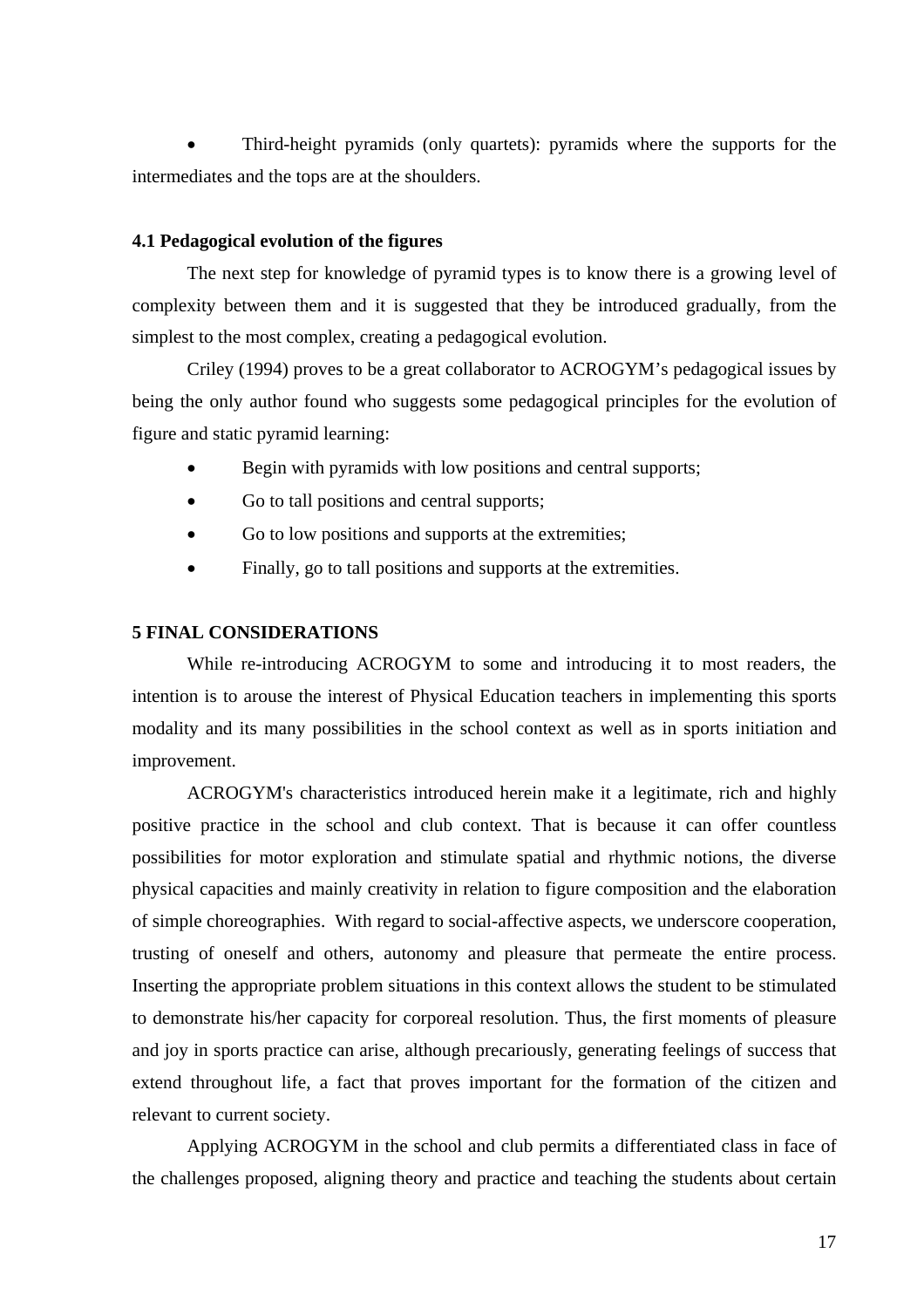concepts, procedures and attitudes the modality offers. It is also important for the proposals to be varied in opportunities and present different means for the practice, which can be developed by students with different physical builds, preserving the heterogeneity of the classes and favoring inclusion.

This modality is lacking in the dissemination of its practices and studies about the diverse aspects that support its practice. This revision article aimed at introducing ACROGYM in an overall manner and indicating some aspects that can be studied, opening the doors to new, subsequent academic research and providing the basic requirements for expanding teacher knowledge and enriching pedagogical practice There is no doubt that the great beneficiaries will be the students who will have the opportunity to experiment this gymnastic modality that greatly contributes towards creativity, as well as the formation of its practitioners.

# **Redescobrindo a ginástica acrobática**

**Resumo:** Ginástica Acrobática é a mais jovem modalidade do universo ginástico competitivo, cuja prática apresenta grande valor pedagógico, embora tenha sido pouco estudada no ambiente acadêmico com poucos registros dos conhecimentos adquiridos por seus acrobatas e ginastas ao longo dos tempos. Este artigo de revisão tem como objetivo impulsionar o redescobrimento da Ginástica Acrobática, como objeto de estudos acadêmicos, prática esportiva e conteúdo da Educação Física escolar. Para isto, serão abordados o cenário da modalidade no mundo, o seu percurso histórico, suas características e especificidades e alguns princípios pedagógicos com base nos autores mais relevantes para o tema.

**Palavras-Chave:** Ginástica Acrobática. Revisão de literatura. Esportes: história.

### **Redescubriendo la gimnásia acrobática**

**Resumen:** La Gimnasia Acrobática, la más joven modalidad del universo gimnástico competitivo, mostrase de gran valor pedagógico, sin embargo tenga sido poco estudiada en lo ambiente académico y presente pocos registros de sus conocimientos adquiridos a lo largo de los tiempos. Este artigo de revisión logra impulsar lo redescubrimiento de la Gimnasia Acrobática, como objeto de estudios académicos, practica deportiva y contenido de la educación física escolar. Para esto, serán abordados lo escenario de la modalidad en el mundo, su trayectoria histórica, sus características y especificidades y algunos principios pedagógicos con base en los autores más relevantes para el tema. **Palabras-clave:** Gimnasia Acrobática. Gimnasia. Modalidades deportivas.

# **REFERENCES**

ALMEIDA, Antônio. Gymnastics Acrobática: iniciação na escola e no clube. **Revista Horizonte**, Portugal, v. 11, n. 62, p. II-VIII, Jul/Aug. 1994.

ASTOR, Charles. **Metodologia do ensino da Gymnastics Acrobática.** Rio de Janeiro: Ministério da Educação e Cultura, [1954?].

BOELSEMS, Paula. Characteristics of sports acrobatics competition exercises. **International Gymnast**, Norman, v. 24, p. 52, apr. 1982.

BRAZIL. Law 9.615, of March 24, 1998. Institutes general norms about sports and provides other measures. **Diário Oficial da República Federativa do Brasil**, Brasília, DF, March 25,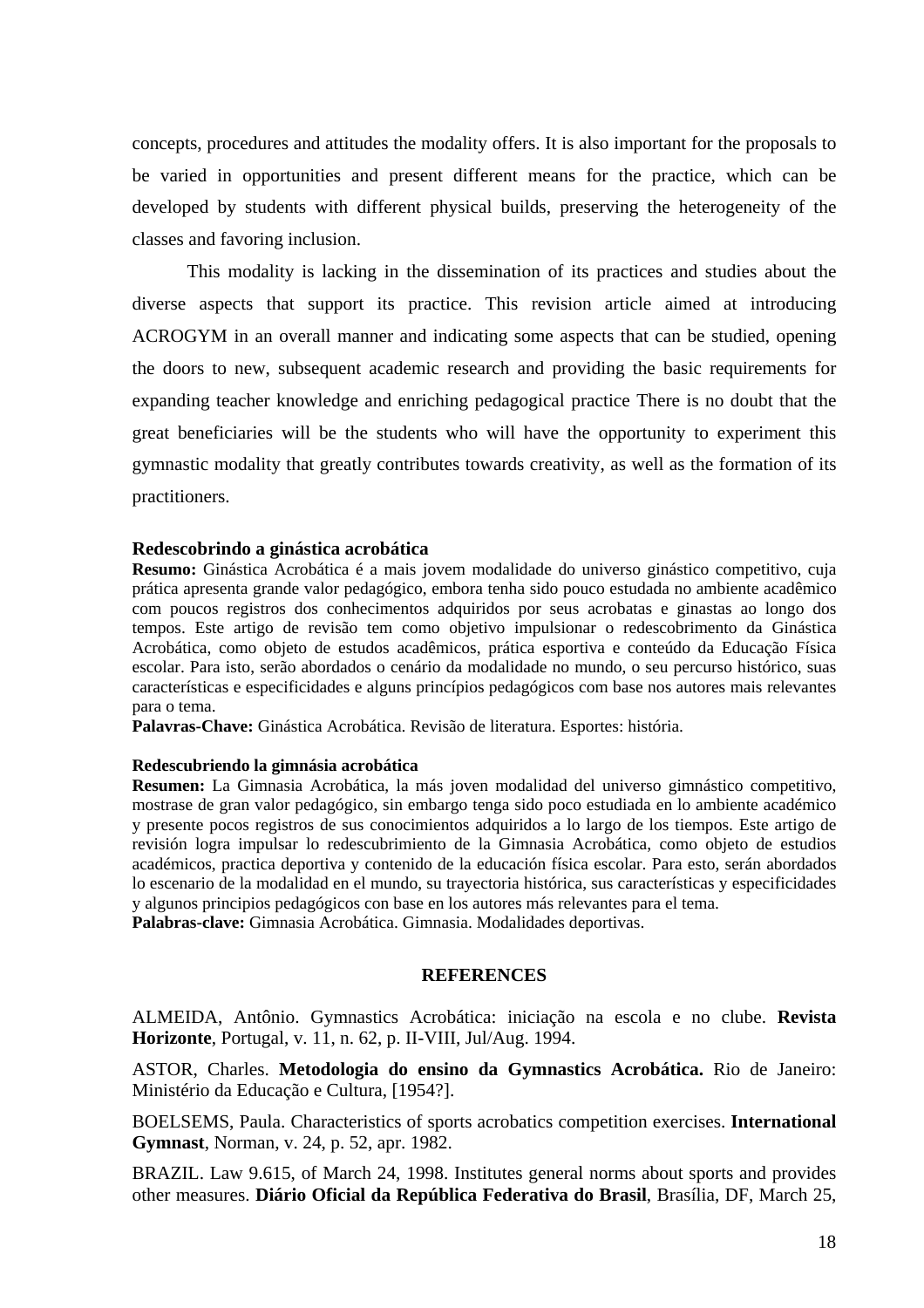1998. Available at: < http://www81.dataprev.gov.br/sislex/paginas/42/1998/9615.htm>. Accessed on: Sept. 30, 2005.

BROZAS, Maria Paz; NOWOTYNSKI, Witek. Los portés como componente técnico específico del acrosport. **Rendimentodeportivo.com**, no. 2, 2002. Availabe at: < www.rendimentodeportivo.com/n002/artic011.html.> Accessed on: Mar. 8, 2007.

SOARES, Carmem Lúcia *et a*l.. **Metodologia do ensino de educação física.** São Paulo: Cortez, 1992.

CONFEDERAÇÃO BRASILEIRA DE GINÁSTICA. **Estatuto CBG – 2005.** Available at: <http://www.cbginastica.com.br/le\_noticia.asp?id=639 > Accessed on: Sept. 30, 2005.

CRILEY, Dick. Coulton, J. Safety in sports acrobatics. **International Gymnast,** Norman, v. 26, p. 62-65, Apr. 1984.

CRILEY, Dick. Coulton, J. Sports Acrobatics. **International Gymnast,** Norman, v. 24, p. 42, Mar. 1982.

DOUGLAS, Alexander. Sports Acrobatics and cheerleaders. **International Gymnast,**  Norman, p. 42, Mar. 1982.

FEDERATION INTERNATIONAL OF GYMNASTICS. **Scoring code for 2005-2008 Acrobatic Gymnastic scoring.** Available at: <http://www.fig-gymnastics.com/doc/codeacro-0705-ezip>. Accessed on: Sept. 30, 2005.

NORTH AMERICAN FEDERATION OF GYMNASTICS. **What is Acrobatic Gymnastics?** Available at: <http://www.usa-gymnastics.org/acro/aboutacro.html>. Accessed on: Sept. 30, 2005.

FEDERAÇÃO PAULISTA DE GINÁSTICA. Apresenta informações sobre as manifestações Gymnasticss. Available at: <http://www.ginasticas.com.br.> Accessed on: Oct. 5, 2005.

FODERO, J. M.; FURBLUR, E. E. **Creating gymnastic pyramids and balances.** Champaign: Leisure ,1989.

FRIEND, Jed. Let's keep growing! Acro interest is increasing rapidly. **International Gymnast,** Norman, v. 32, p. 41, Sept. 1990a.

FRIEND, Jed.. Sports Acrobatics: the missing link in the overall gymnastics picture. **International Gymnast,** Norman, v. 32, p. 54, Aug. 1990b.

GALLAHUE, David. L.; OZMUN, Jonh. C. **Compreendendo o desenvolvimento motor:** bebês, crianças, adolescentes e adultos. 3. ed.. São Paulo: Phorte, 2005.

HUGHES, Mike.; CROWLEY, A. Success in sports acrobatics as a function of complexity of skills and time. **Journal of Human Movement Studies**, New Jersey, v. 40, n.3, p. 161-170, 2001.

LANGLADE, Alberto; LANGLADE, Nelly Rey de. **Teoria general de la gimnasia.** Buenos Aires: Stadium, 1970.

LEGUET, Jacques. **As ações motoras em Gymnastics esportiva.** São Paulo: Manole, 1987.

MERIDA, Fernanda. Os fundamentos da Gymnastics acrobática*. In:* NUNOMURA, M. **Curso modular fundamentos das modalidades esportivas Gymnasticss.** São Paulo: Escola de Educação Física e Esportes da USP: 2004. CD-ROOM.

NISSEN, George. Twenty advantages sports acrobatics has over gymnastics. **International Gymnast**, Norman, v. 33, p. 36-37, Jan. 1991.